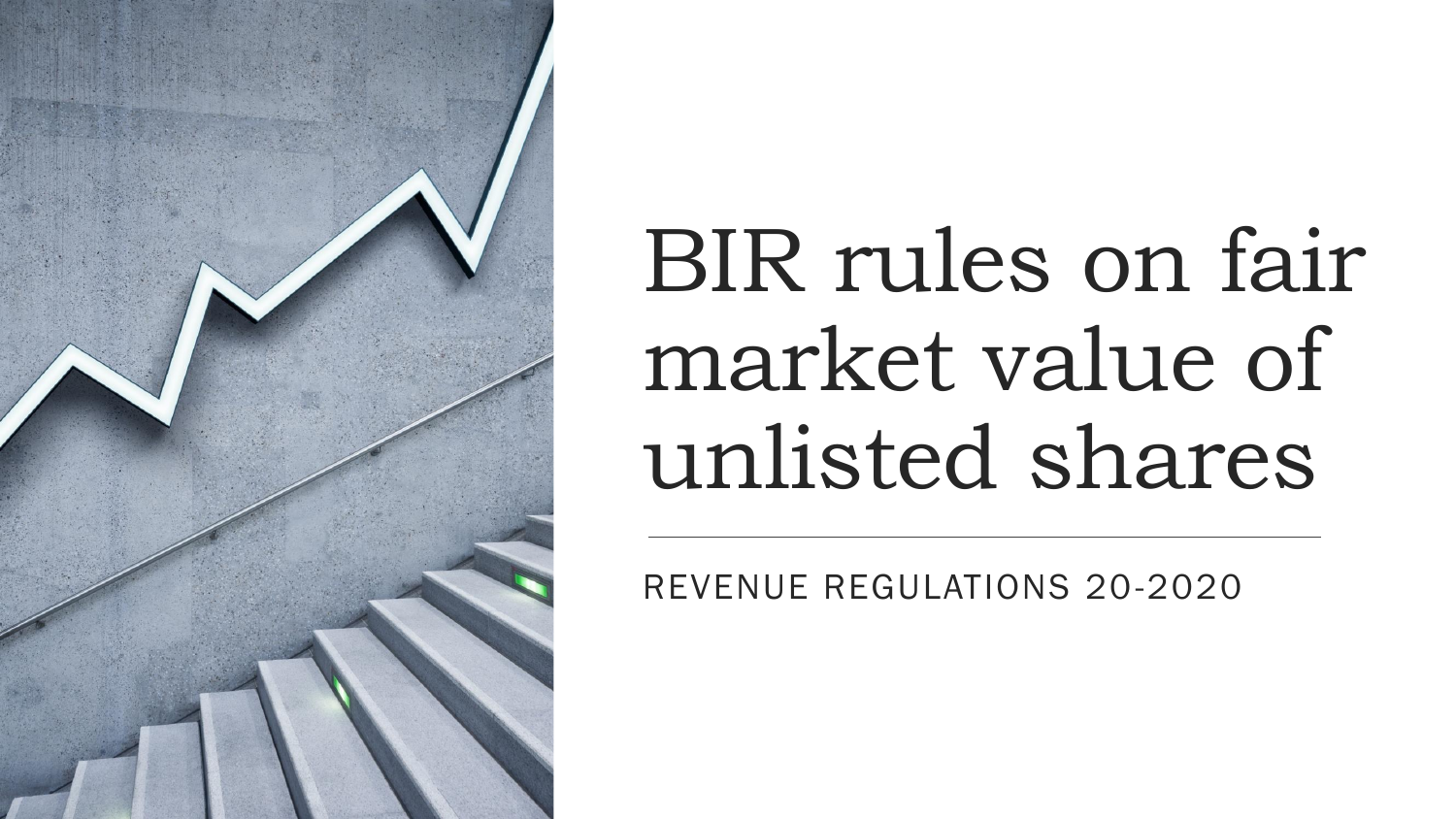#### *Key Highlights:*

*1. Removal of the requirement to appraise real properties using Adjusted Net Asset Method pursuant to RR 06-2013.*

*2. Determination of FMV under RR 20-2020*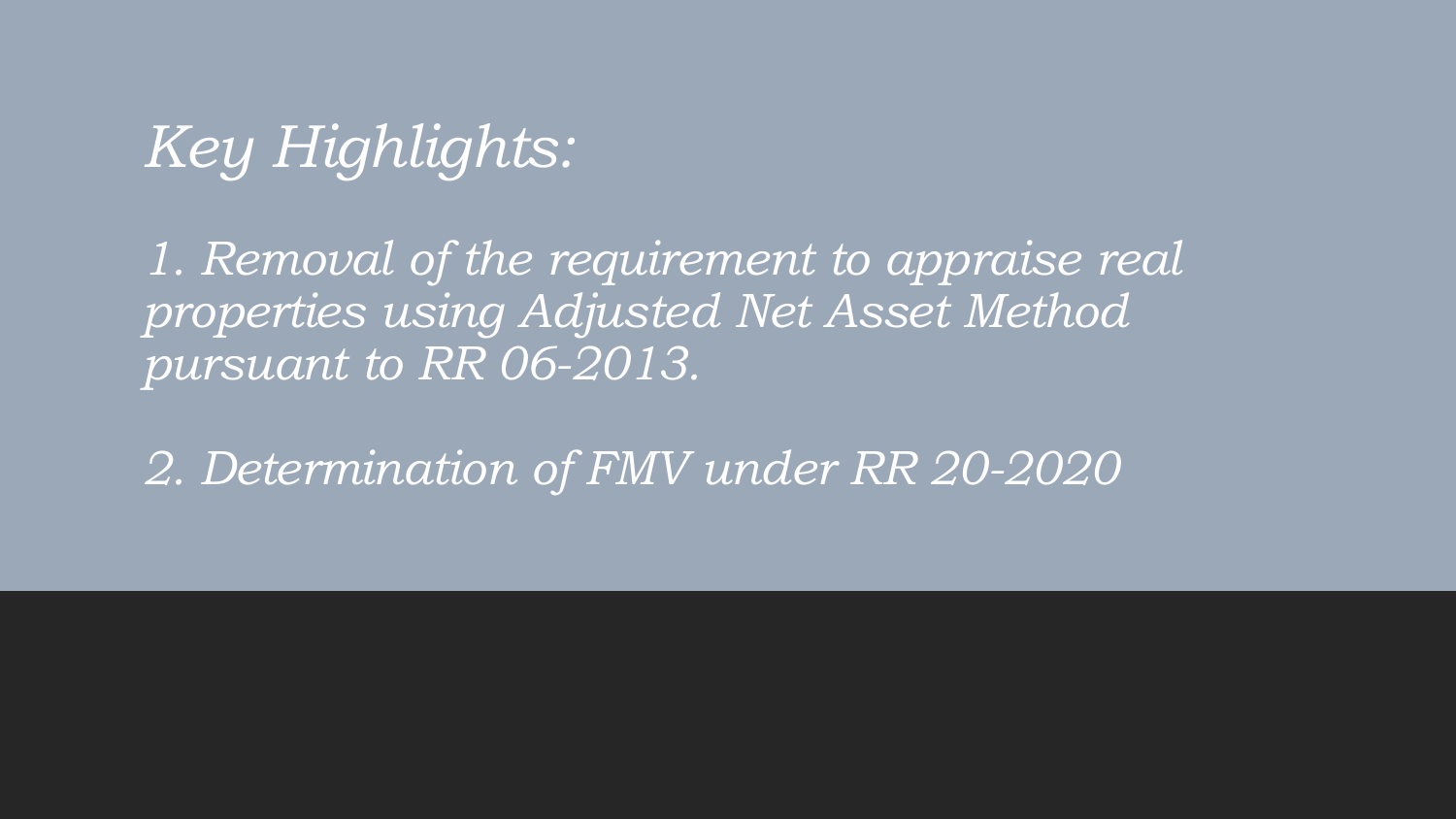### For common shares of stock

The book value based on the latest available financial statements duly certified by an independent public accountant prior to the date of sale, but not earlier than the immediately preceding taxable year shall be considered as the prima facie fair market value.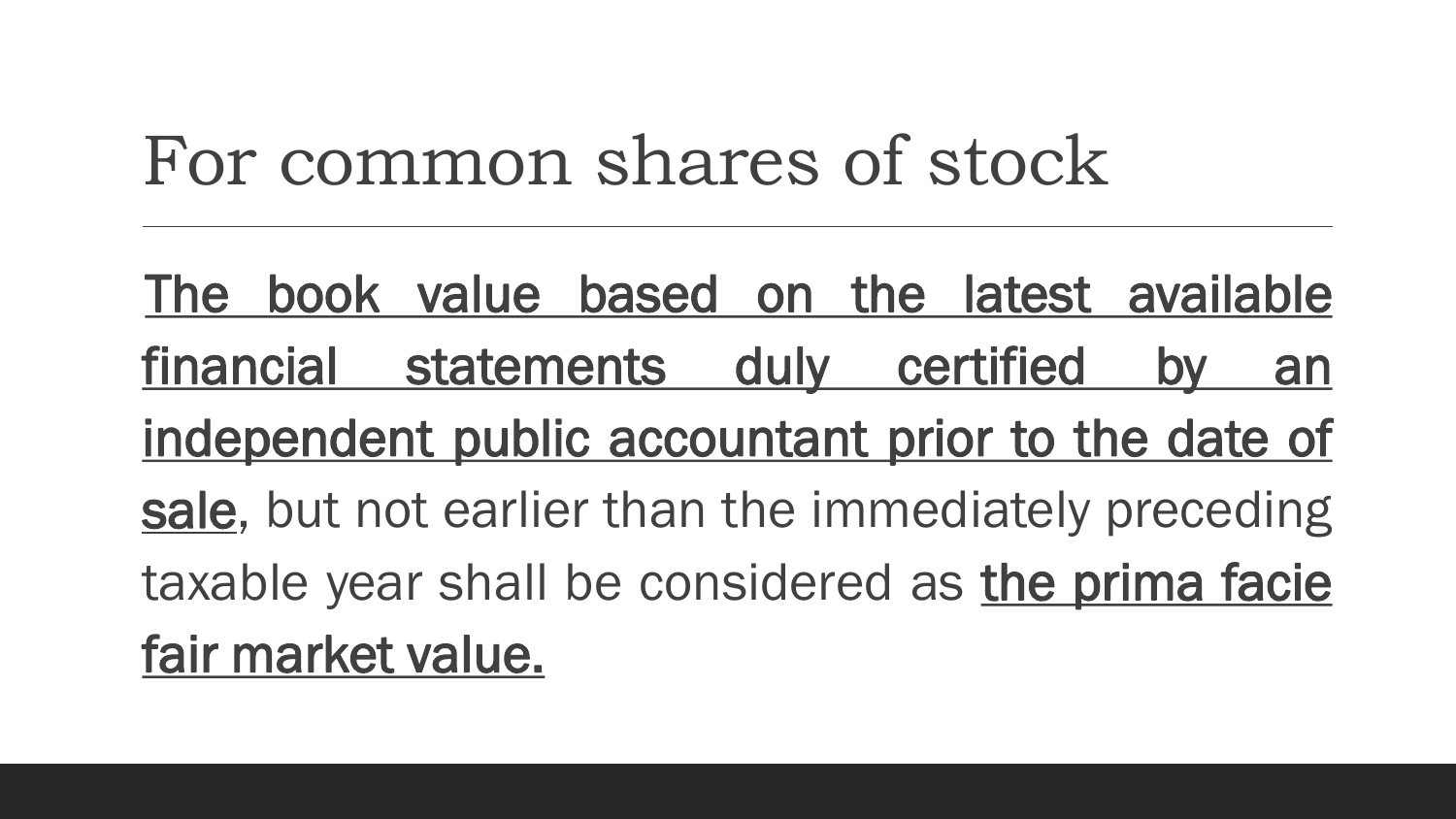# For preferred shares of stock

The liquidation value, which is equal to the redemption price of the preferred shares as of balance sheet date nearest to the transaction date, including any premium and cumulative preferred dividends in arrears, shall be considered as fair market value.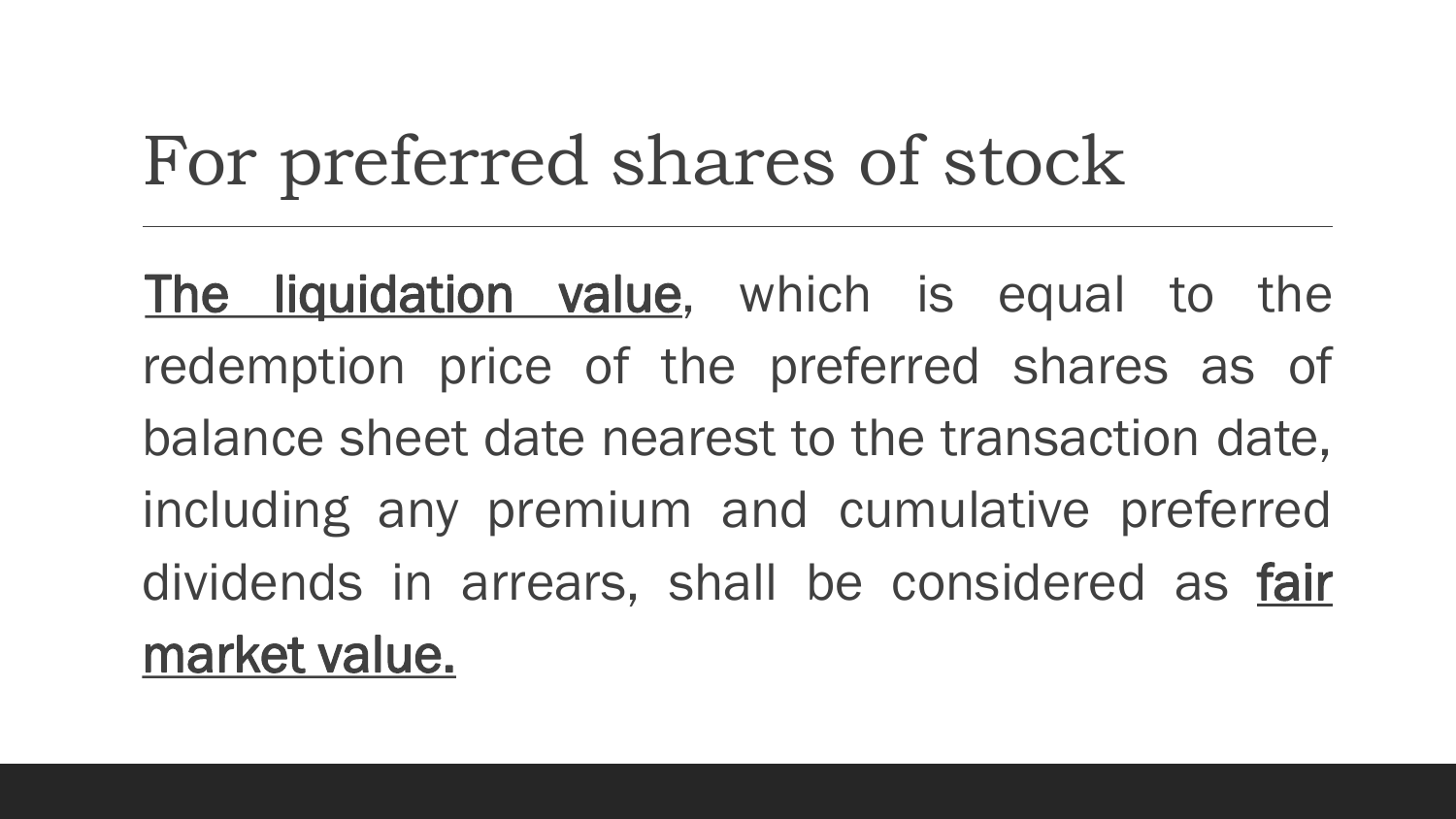# In case there are both common and preferred shares

The book value per common share is computed by deducting the liquidation value of the preferred shares from the total equity of the corporation and dividing the result by the number of outstanding common shares as of balance sheet date nearest to the transaction date.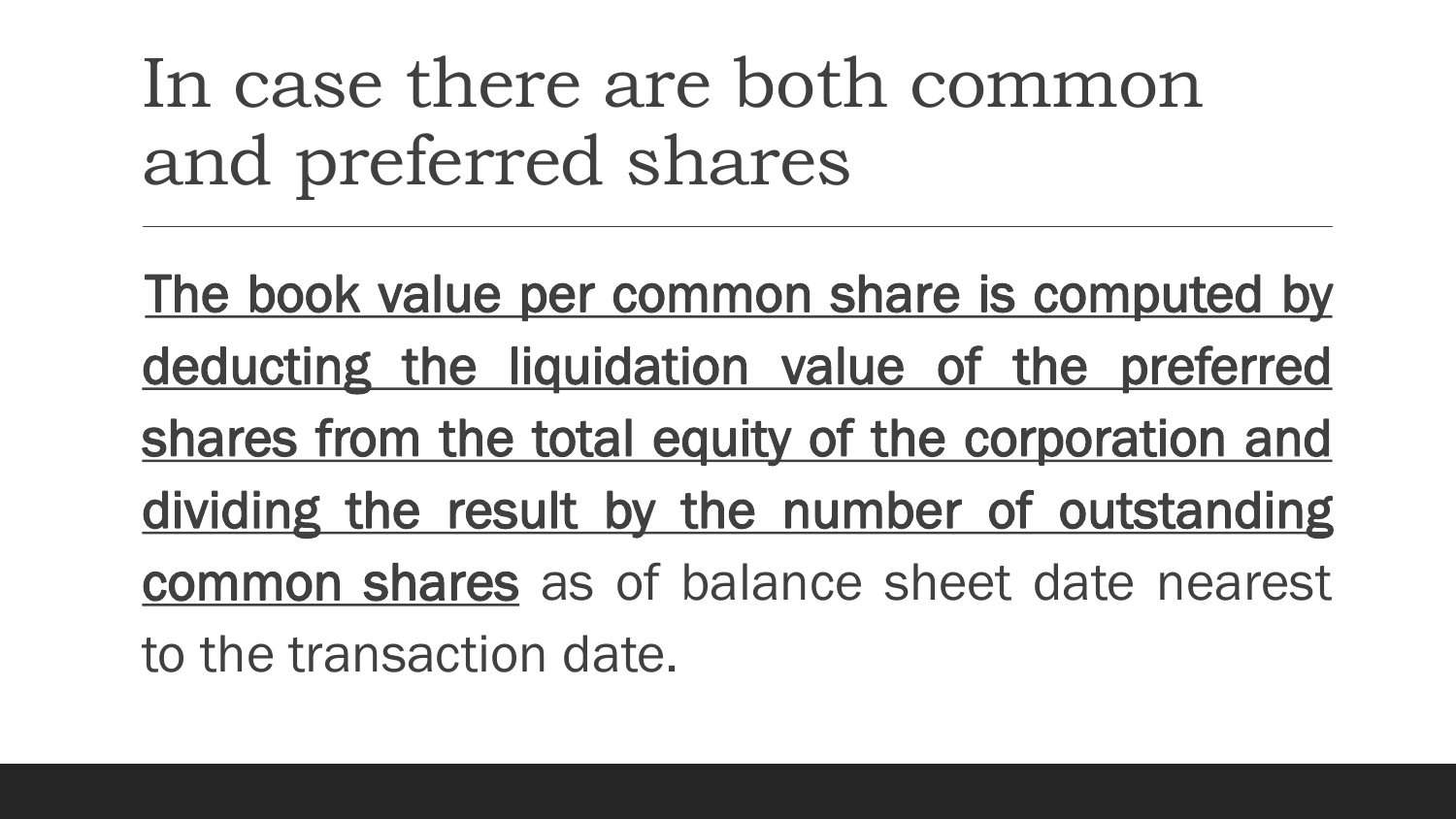### Illustration 1:

Assume that Mr. A sold his 10,000 shares in ABC Corporation to Mr. B on June 30, 2020. The corporation's accounting period is on a calendar basis. In this case, the book value as the fair market value of the shares of stock in ABC Corporation shall be determined based on its audited financial statements for year ending **December 31, 2019**, since the audited financial statements for year 2020 is not yet existent as of the date of the sale of shares.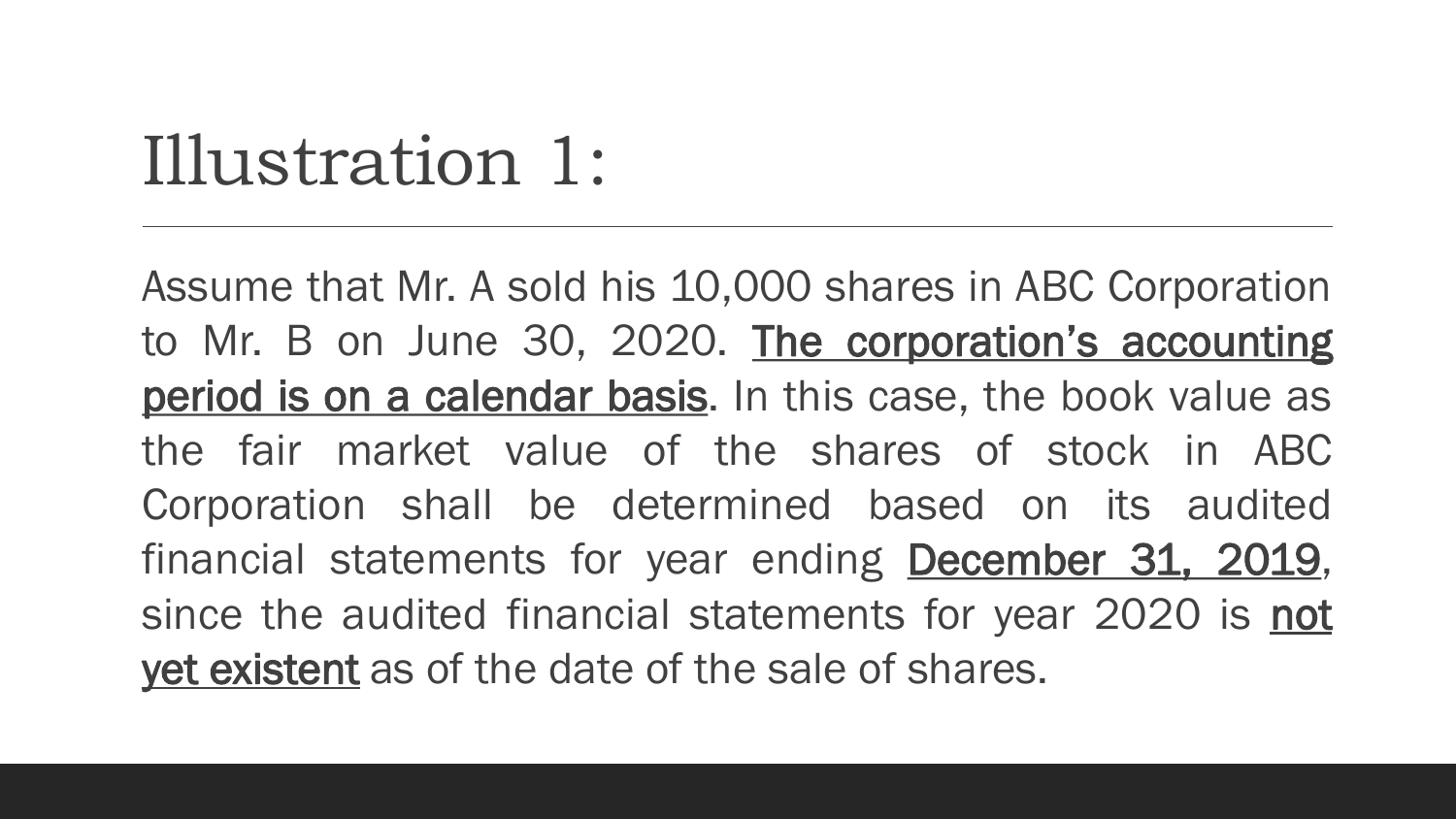## Illustration 2:

Assume further that based on the audited financial statements as of December 31, 2019, the total assets of ABC Corporation are Php 50,000,000 while its total liabilities are Php 20,000,000. Its outstanding common shares are 200,000 with 100 par value. Compute for the net book value as the as the fair market value:

To compute for the net assets = Total assets less Total liabilities

Net assets = 30,000,000 (50,000,000 – 20,000,000)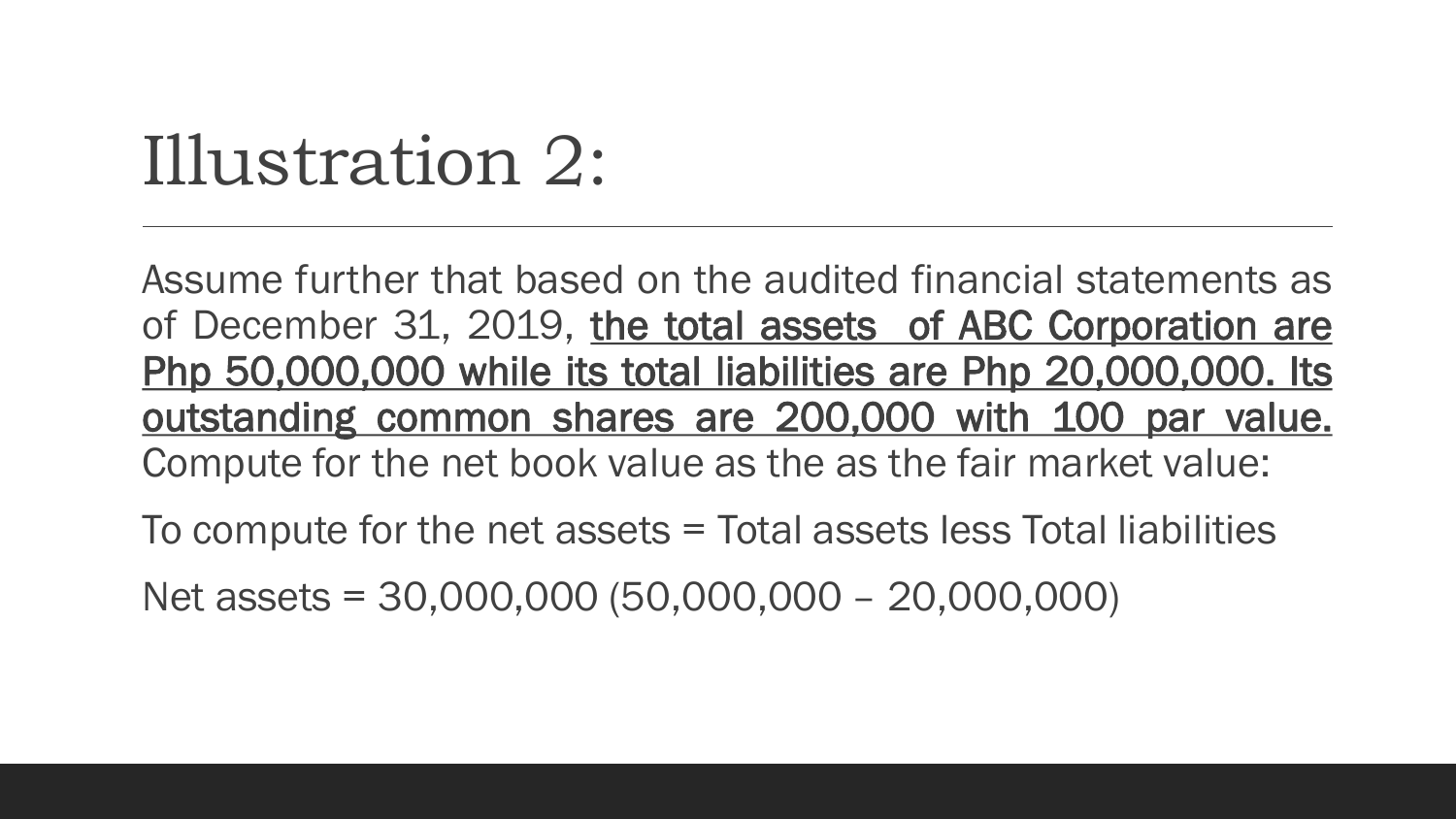#### Cont…

To compute for the book value per share = Net asset divided by No. of outstanding common shares.

Book value per share = Php 150 per share (30,000,000 / 200,000)

Book value of Mr. A's shares =  $Php 1,500,000 (10,000 x 150)$ 

Acquisition cost of Mr. A's shares =  $Php 1,000,000 (10,000 x 100)$ 

In this case, the book value of the shares of stock in ABC Corporation shall be **Php 150 per share**. As such, the fair market value of the shares of stocks in ABC Corporation shall be Php 150.